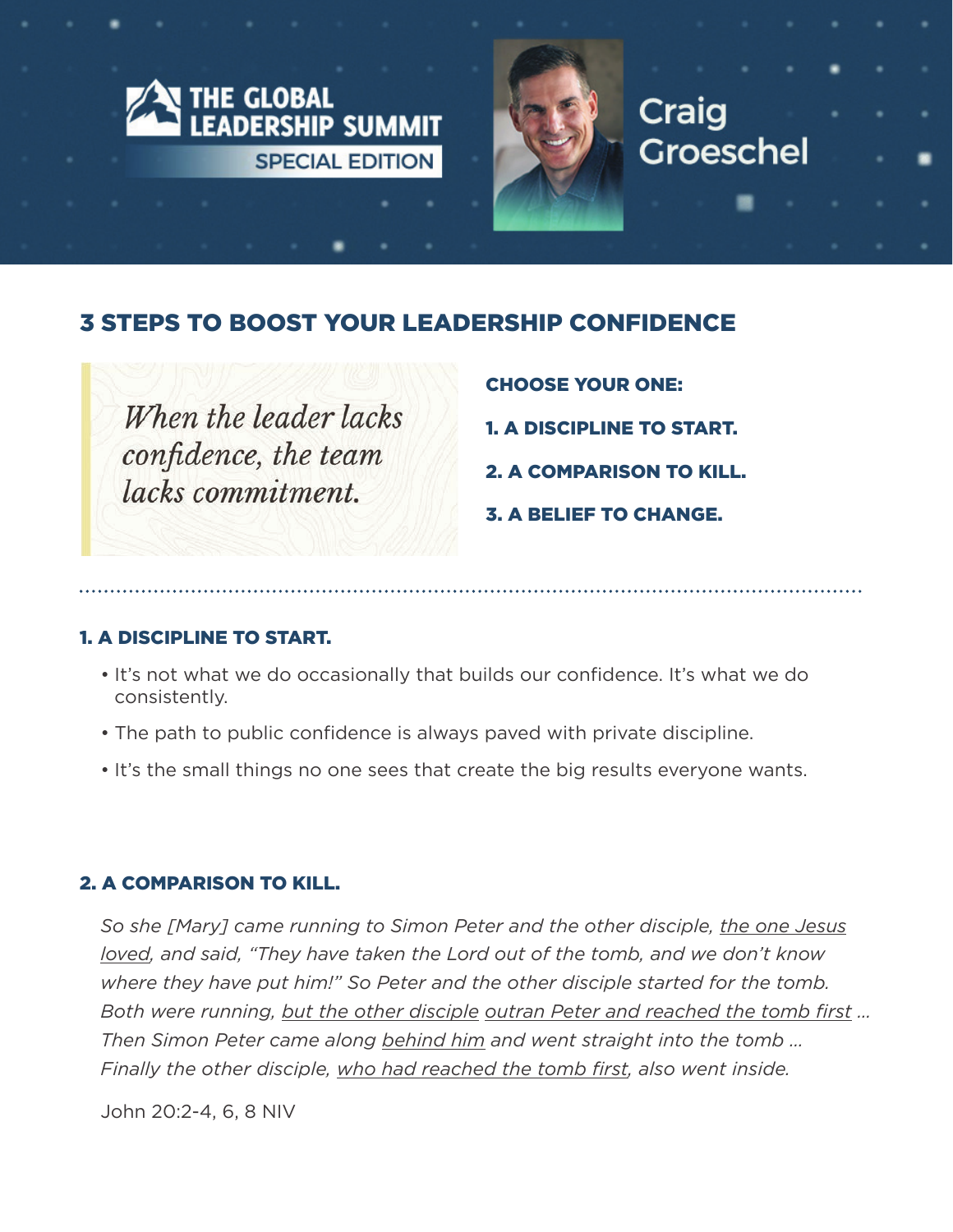### 3. A BELIEF TO CHANGE.

- Your leadership is always moving in the direction of your strongest thoughts.
- What wrong belief is limiting your leadership?
- Name the truth that demolishes the limiting belief.

*"I don't have what it takes to be a great leader."*

**God has given me the gift of leadership. Leadership is not just something I do. A leader is who I am. I cast a compelling vision, create a contagiously healthy culture and empower leaders to do more than they thought possible.**

*"No one can do it as well as I can do it."*

**I'm surrounded by great leaders who are getting better every day. Because I believe in others, I will trust them, empower them, and celebrate their wins. My value isn't based on what I do, but on what I empower others to do.**

*"There is not enough time in the day."*

**I have time to do everything that I choose to do. Because I'm an effective leader, I work efficiently, prioritize effectively, and delegate strategically. I get stuff done.**

*"My best days are behind me."*

**Since I'm not dead, I'm not done. My experience is my greatest asset. I'm full of energy and passion because I know my best days are ahead.**

*"I simply can't change."*

**Every day, I'm getting better and better. I am disciplined in my mind, my body, my relationships, and my leadership. I'm better today than I was yesterday. I will be better tomorrow than I am today.**